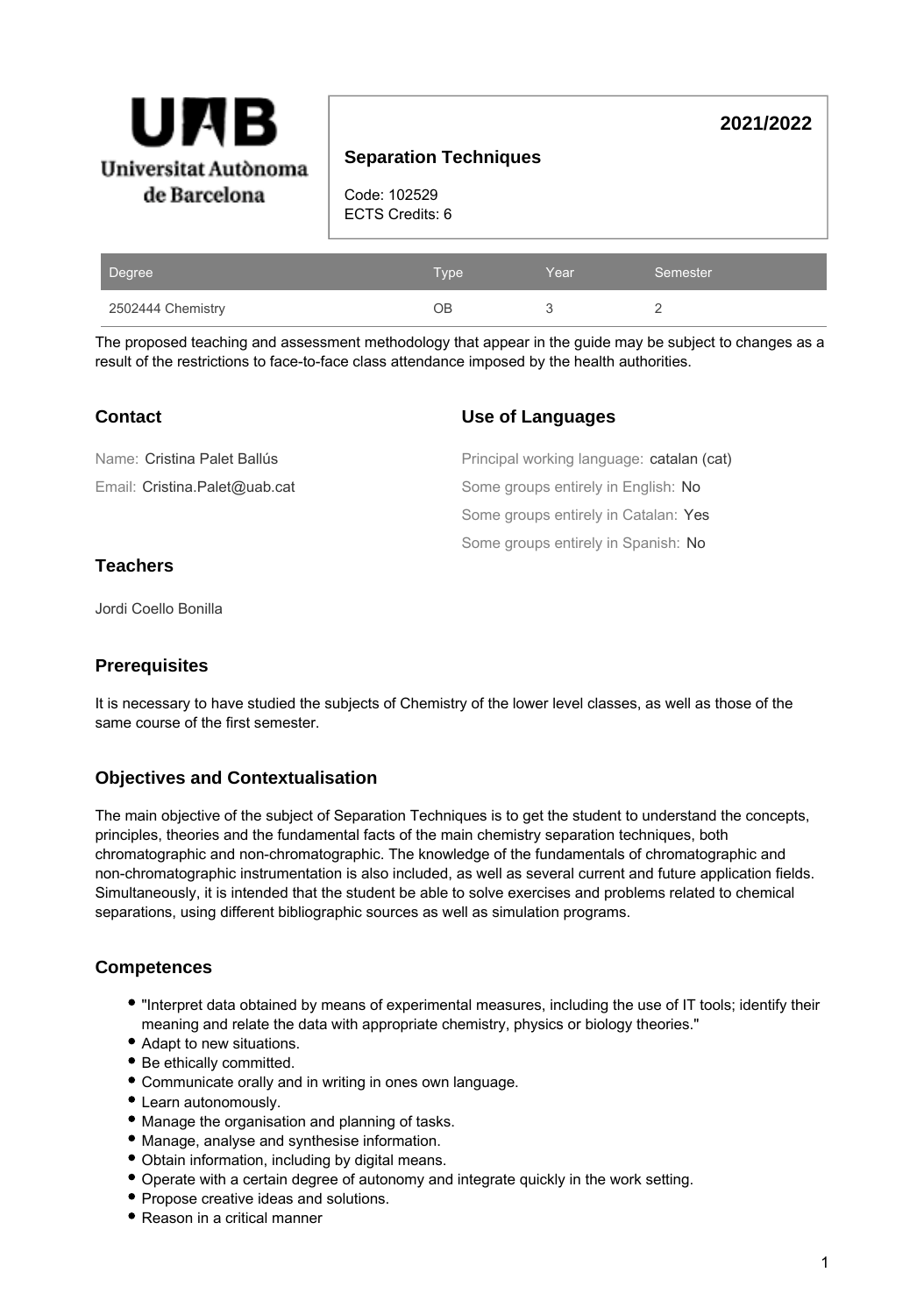- Recognise and analyse chemical problems and propose suitable answers or studies to resolve them.
- Resolve problems and make decisions.
- Show an understanding of the basic concepts, principles, theories and facts of the different areas of chemistry.
- Show initiative and an enterprising spirit.
- Show motivation for quality.
- Show sensitivity for environmental issues.
- Use IT to treat and present information.
- Use the English language properly in the field of chemistry.
- Work in a team and show concern for interpersonal relations at work.

## **Learning Outcomes**

- 1. Adapt to new situations.
- 2. Be ethically committed.
- 3. Communicate orally and in writing in ones own language.
- 4. Describe the basics of chromatographic instrumentation.
- 5. Describe the basics of the main chromatographic and non-chromatographic chemical separation techniques.
- 6. Evaluate the capacities of the information contained in online networks.
- 7. Identify the fields of application of the main chromatographic techniques.
- 8. Learn autonomously.
- 9. Manage the organisation and planning of tasks.
- 10. Manage, analyse and synthesise information.
- 11. Obtain information, including by digital means.
- 12. Operate with a certain degree of autonomy and integrate quickly in the work setting.
- 13. Propose creative ideas and solutions.
- 14. Reason in a critical manner
- 15. Recognise the English terminology in bibliographic databases and online information.
- 16. Resolve exercises and problems related with chemical separations using different bibliographic sources and simulation programs.
- 17. Resolve problems and make decisions.
- 18. Show initiative and an enterprising spirit.
- 19. Show motivation for quality.
- 20. Show sensitivity for environmental issues.
- 21. Use English scientific terms in the field of separation techniques.
- 22. Use IT to treat and present information.
- 23. Work in a team and show concern for interpersonal relations at work.

## **Content**

### PROGRAM

Unit 1. Introduction. Analytical techniques of separation. Separation processes in Chemistry. Separation in Analytical Chemistry. Fundamentals of separation processes. Classifications.

Unit 2. Introduction to chromatography. Concept Bases chromatographic separations. Classifications. First layer.

Unit 3. Chromatographic parameters. Basic definitions. Retention parameters. Thermodynamic aspects: distribution coefficient. Retention factor (capacity) and selectivity factor. Theory of dishes. Efficiency Kinetic aspects: bandwidth and Van Deemter equation. Resolution Qualitative and quantitative analysis in chromatography.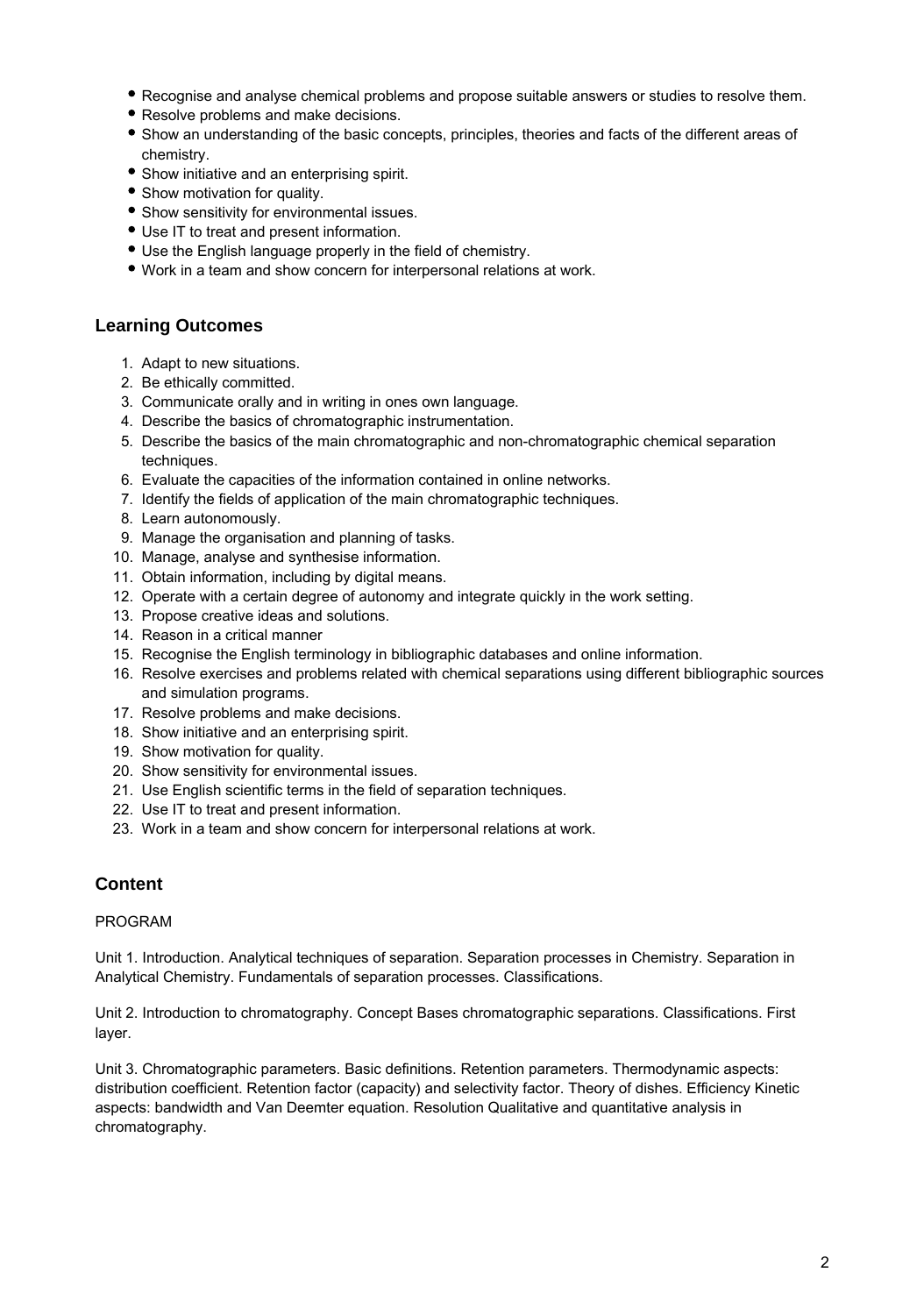Unit 4. Chromatography of gases. Principles of gas chromatography. Instrumentation Bearer gas Injectors Columns. Stationary phases Detectors Factors that affect separation and resolution. Gas chromatography solid (adsorption). Gas-liquid chromatography. Applications for qualitative analysis. Index of Kovats. Derivation. Applications to quantitative analysis.

Unit 5. Liquid chromatography (I). Liquid column chromatography. High resolution liquid chromatography (HPLC). Instrumentation Columns. Detectors Liquid chromatography - liquid (partition). Stations connected: normal phase and reverse phase. Mobile phase: strength and selectivity of the solvent. Applications.

Unit 6. Liquid chromatography (II). Others Liquid-solid chromatographies. Adsorption. Ion chromatography: Ion exchange base and resin converters. Molecular exclusion chromatography.

Unit 7. Separation with supercritical fluids. Characteristics of supercritical fluids. Extraction and chromatography with supercritical fluids. Applications.

Unit 8. The mass spectrometer as a chromatography detector. The mass spectrometer and its characteristics. Gas-mass and liquid-mass interface. Type of ionization. Types of spectrometers. Differences between MS and MSn.

Unit 9. Separation techniques applied to sample treatment. Solvent extraction: Concept. Law of distribution. Simple and successive extraction. Solid phase extraction (SPE): Basic concepts, MIPs. Applications.

Unit 10. Capillary electrophoresis. Concept of electrophoresis. Capillary electrophoresis. Electrosmotic flow and electrophoretic mobility. Instrumentation Capillary electrophoresis zone. Applications.

## **Methodology**

Teaching methodology and training activities

The training activities are divided into three sections: theory classes, problem classes and seminars, each one with its specific methodology.

### Theory classes

The teacher will explain the content of the syllabus with the support of audiovisual material that will be available to students in the Virtual Campus of the subject and/or in the related TEAMS team. These lectures will be one important part of the theory section.

Under the guidance of the teacher and through communication through the Virtual Campus, the knowledge of selected parts of the syllabus will have to be searched and studied by means of autonomous learning by the students. In order to facilitate this task, information about locations will be provided in textbooks, web pages, etc.

#### Solving problem classes

The number of students in problem groups will depend on the teaching plan programmed by the Department of Chemistry.

At the beginning of the semester a dossier of statements of problems of the subject will be delivered through the Virtual Campus that will be resolved throughout the sessions. In these sessions distributed throughout the semester, the problem professor will present the experimental and calculation principles necessary to work on the problems, explaining the guidelines for their resolution and at the same time reinforcing the knowledge of different parts of the subject of the classes of theory

### Seminars

A seminar can be programmed to deal with specific subjects related to the subject's program or to review concepts at the end of the course.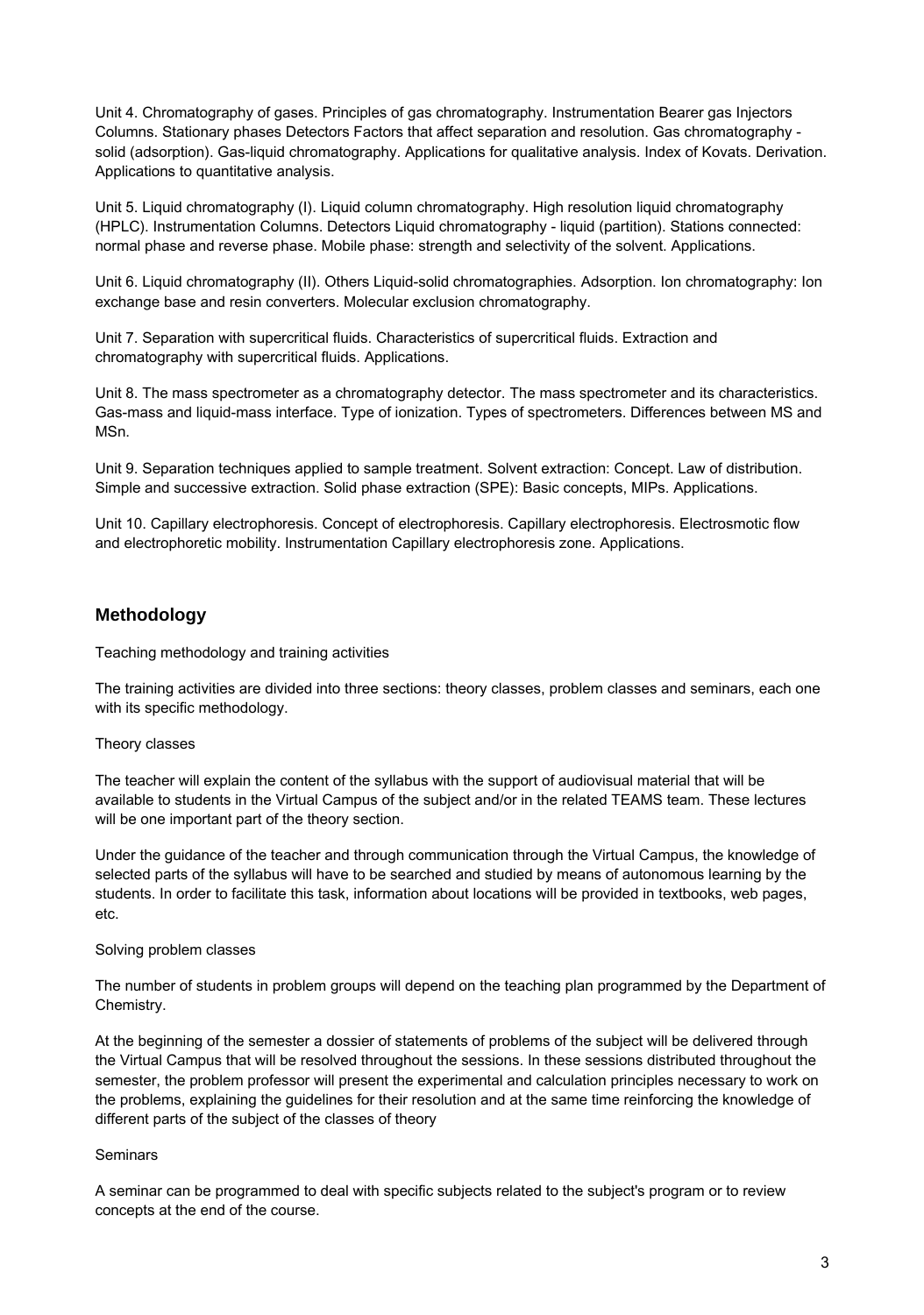Material available on the Virtual Campus of the subject

Teaching guide

Presentations used by teachers to theory classes

Dossier of solving problem classes

Calendar of teaching activities (classroom, seminar classes, assessments,...)

Annotation: Within the schedule set by the centre or degree programme, 15 minutes of one class will be reserved for students to evaluate their lecturers and their courses or modules through questionnaires.

# **Activities**

| Title                    | <b>Hours</b> | <b>ECTS</b> | <b>Learning Outcomes</b>                                                 |
|--------------------------|--------------|-------------|--------------------------------------------------------------------------|
| Type: Directed           |              |             |                                                                          |
| <b>Seminars</b>          | 1            | 0.04        | 1, 6, 3, 18, 19, 9, 10, 7, 2, 20, 11, 13, 14, 15, 23, 21, 22             |
| Solving problems classes | 12           | 0.48        | 1, 3, 18, 19, 9, 10, 7, 2, 20, 11, 12, 13, 14, 15, 16, 17, 23, 21, 22    |
| Teaching class           | 36           | 1.44        | 1, 6, 3, 18, 19, 4, 5, 9, 10, 7, 2, 20, 11, 12, 13, 14, 15, 23, 21, 22   |
| Type: Autonomous         |              |             |                                                                          |
| Self study               | 92           | 3.68        | 1, 8, 6, 3, 18, 19, 9, 10, 2, 20, 11, 12, 13, 14, 15, 16, 17, 23, 21, 22 |

## **Assessment**

Evaluation

The evaluation process follows the principle of continuous evaluation. For the evaluation of the subject, they will be carried out:

A) Two partial tests (65%) on the dates indicated by the faculty, each corresponding to a part of the subject. The weight of each part will depend on the corresponding calendar and will indicate each course. Usually, the content of the 1st part is never less than 1/3 of the total. Partial tests are individual. Each partial test will have two parts. The first part will consist of several questions related to the theory part of the subject (it may be type test and may also include some short questions). In the second part, the student will have to solve some problems. The theory part will be between 40-60% of the partial mark, and the part of problems between 40-60%. To be able to make an average for the final mark, the qualification of the partial must be equal to or greater than 4.0. The final mark of these two tests will have a weighting of 65% in the final grade.

B) Cooperative activities or Evidences (25%). These works will be carried out either in groups or individually, and the maximum number of participants will be fixed before each work. The overall mark of this work will have a weighting of 20% in the final grade.

C) Forum (10%): participation in the Forum of the virtual Campus of the subject, with a minimum of 3 answers accounted for in the Forum to be able to access this percentage of the note (it will be valued with a 0, 0.5 or 1). Questions will not be counted. The teachers of the subject will not count the answers they consider irrelevant.

The final grade is the sum of the weighted notes of the two previous items. To pass the subject, students must obtain an average of 5.0 or more. The student who does not pass the normal assessment will have an extraordinary evaluation, in the dates determined by the faculty. Only the note referred to in section Acan be recovered; in the face of recovery, the note in section B will be the same.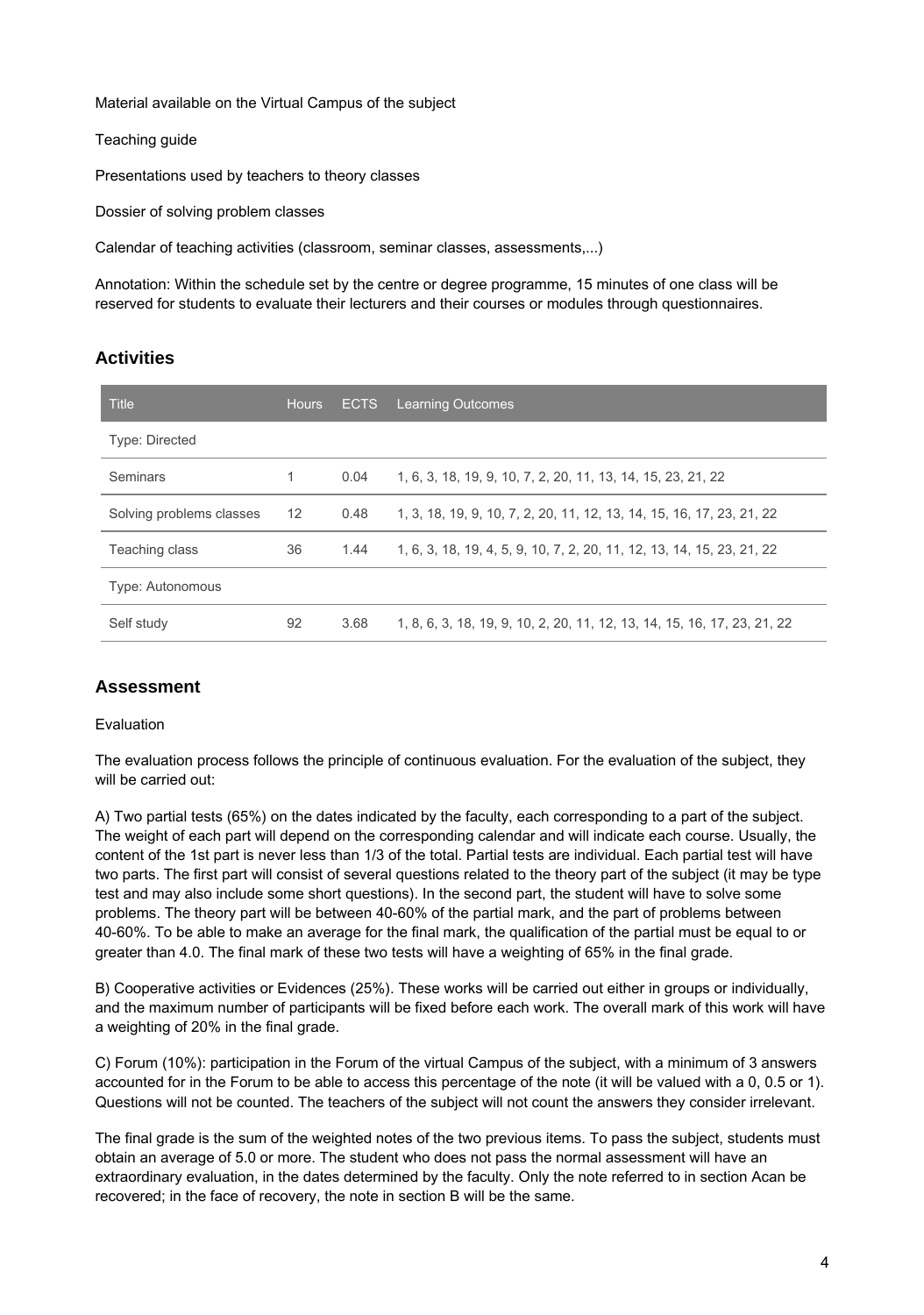In order to be able to attend the recovery, the student must have been previously evaluated of continuous assessment activities that are equivalent to 2/3 of the final mark.

To recover the note from section A, the student will have to present each one of the partial ones with a mark of less than 4.0. In the event that the final grade is less than 5.0, and the partial ones have a score greater than 4.0, the student may decide to present themselves to the evaluation of both partial or only to the evaluation or recovery of the students' partial that has the lowest note.

The note of the examination of recovery will replace the previous note in the calculation of the global note. In order to average for the final grade, this grade must be equal to or greater than 4.0.

Once the list of students approved by partials has been published, students who wish to request a special exam in order to raise a note of section A will be asked for the next two days. The exam will be of the whole subject and will be done the same day and hour as the recovery exam. If the note of this special exam is less than the note obtained previously from section A, the average of the two will be done for the calculation of 65% of the final grade.

### **Assessment Activities**

| <b>Title</b>                     | Weighting       |                |      | Hours ECTS Learning Outcomes                                                         |
|----------------------------------|-----------------|----------------|------|--------------------------------------------------------------------------------------|
| Cooperative work or<br>Evidences | 25%             | 2              | 0.08 | 1, 6, 3, 9, 10, 20, 11, 12, 13, 15, 17, 23, 21, 22                                   |
| Exam 1st part                    | $20 - 32.5\%$ 2 |                | 0.08 | 1, 8, 3, 4, 5, 9, 10, 7, 2, 14, 16, 17, 21                                           |
| Exam 2nd part                    | 20-32.5%        | $\overline{2}$ | 0.08 | 1, 8, 3, 4, 5, 9, 10, 7, 2, 14, 16, 17, 21                                           |
| Final Exam                       | $32.5 - 65%$    | -3             | 0.12 | 1, 8, 6, 3, 18, 19, 4, 5, 9, 10, 7, 2, 20, 11, 12, 13, 14, 15, 16,<br>17, 23, 21, 22 |
| Forum virtual campus             | 10%             | $\mathbf 0$    | 0    | 1, 8, 6, 3, 18, 19, 4, 5, 9, 10, 7, 2, 20, 11, 12, 13, 14, 15, 17,<br>23, 21, 22     |

## **Bibliography**

#### BIBLIOGRAPHY

1) Daniel C. Harris, Anàlisi química quantitativa, Traducció 6a ed, Ed. Reverté, 2006

2) Daniel C. Harris, QuantitativeChemicalAnalysis, 9th ed, Ed. MacMillanEducation, NY, 2016

3) James W. Robinson et al., Undergraduate Instrumental Analysis, 7th ed. CRC Press, Boca Raton, 2014

4) Gary D. Christian, et al.AnalyticalChemistry, 7th Ed., Wiley International, 2014

5) J.M. Andrade-Garda, et al. Problems of Instrumental Analytical Chemistry, Ed., World Scientific, 2017. (Cap. 6)

#### ON-LINE BIBLIOGRAPHY:

ANÁLISIS QUÍMICO CUANTITATIVO

Daniel C. Harris, Michelson Laboratory; versión española traducida por Dr. Vicente Berenguer Navarro (catedrático de química analítica de la Universidad de Alicante) y Dr. Ángel Berenguer Murcia (doctor en ciencias químicas por la Universidad de Alicante)

#### [Harris, Daniel C.,](https://cataleg.uab.cat/iii/encore/plus/C__SHarris%2C%20Daniel%20C.%2C__Orightresult?lang=cat&suite=def)